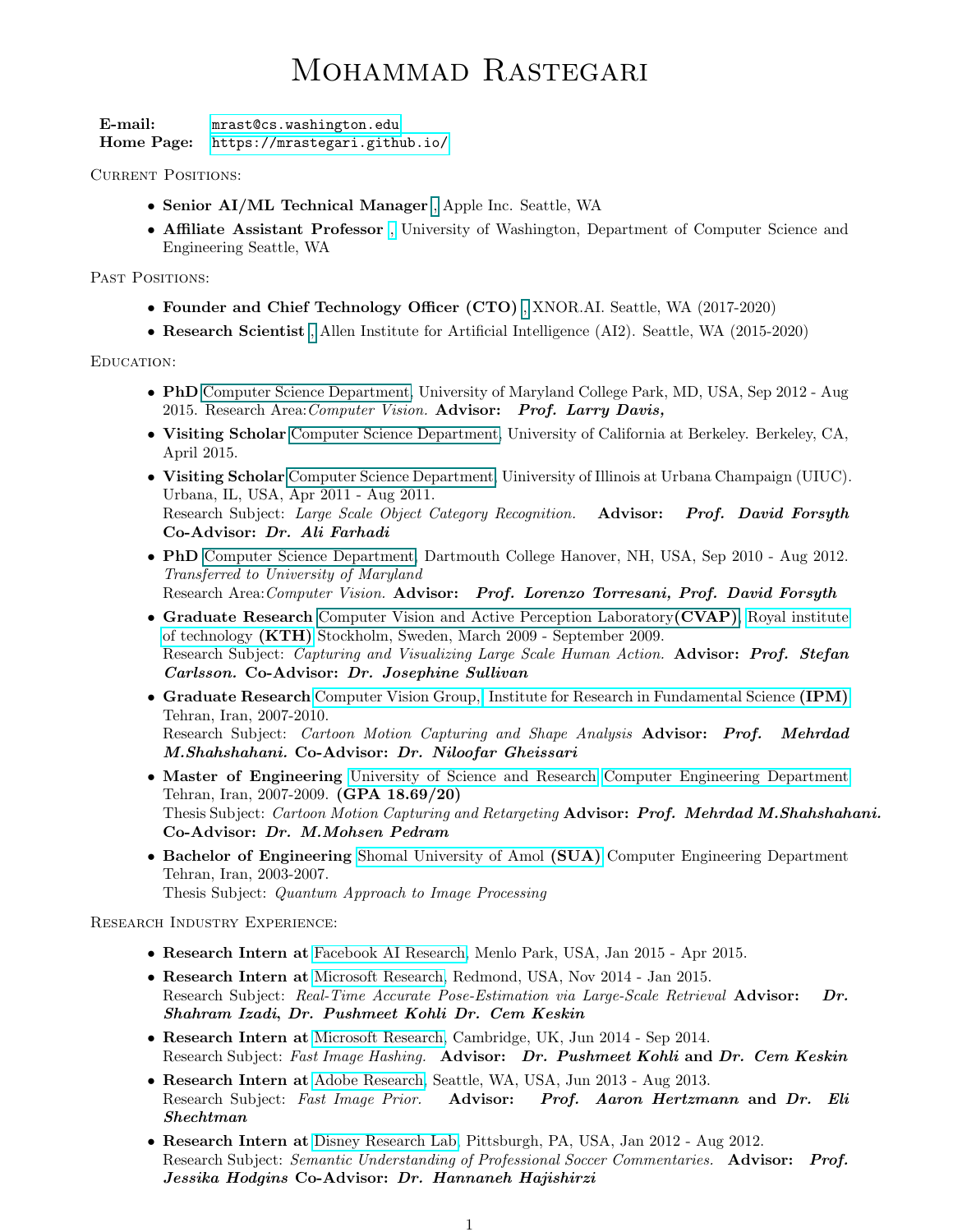AWARDS AND HONORS:

- Winner of Facebook PhD Fellowship 2014-2015 for \$30,000(Worldwide selection of 12 graduate students) at [Facebook Academia.](https://www.facebook.com/notes/facebook-fellowship-program/announcing-the-facebook-graduate-fellowship-2014-2015-winners/1516002375292350)
- Microsoft Research PhD Fellowship Finalist 2014.
- Facebook Fellowship Finalist 2013-2014 at [Facebook Academia.](https://www.facebook.com/notes/facebook-academics/announcing-the-2013-2014-facebook-graduate-fellows/514353405282738)
- Adobe Research Award \$10000 for one semester research on PhD at University of Maryland.
- Dean Award \$5000 at University of Maryland.
- 5<sup>th</sup> rank among over 9000 participants, National Graduate Entrance Exam in Computer Engineering, Iran 2007.
- Ranked first in the graduating class in Master of Computer Engineering, University of Science and Research, 2009.
- Ranked second in the class of 2007 in Computer Engineering, Shomal University, 2007.

PUBLICATIONS:

- Discovering Neural Wirings, (M Wortsman, A Farhadi, M Rastegari ), NeuroIPS 2019.
- DiCENet: Dimension-wise Convolutions for Efficient Networks, (Sachin Mehta, Hannaneh) Hajishirzi, Mohammad Rastegari ), Under Submission 2019.
- Butterfly Transform: An Efficient FFT Based Neural Architecture Design, (Keivan Alizadeh, Ali Farhadi, Mohammad Rastegari ), Under Submission 2019.
- ELASTIC: Improving CNNs With Dynamic Scaling Policies, (H Wang, A Kembhavi, A Farhadi, AL Yuille, M Rastegari ), CVPR 2019.
- OK-VQA: A Visual Question Answering Benchmark Requiring External Knowledge, (K) Marino, M Rastegari, A Farhadi, R Mottaghi ), CVPR 2019.
- Assisted Excitation of Activations: A Learning Technique to Improve Object Detectors, (MM Derakhshani, S Masoudnia, AH Shaker, O Mersa, MA Sadeghi, M Rastegari), CVPR 2019.
- Two Body Problem: Collaborative Visual Task Completion, (Unnat Jain, Luca Weihs, Eric Kolve, Mohammad Rastegari, Svetlana Lazebnik, Ali Farhadi, Alexander G Schwing, Aniruddha Kembhavi), CVPR 2019.
- Learning to Learn How to Learn: Self-Adaptive Visual Navigation Using Meta-Learning, (Mitchell Wortsman, Kiana Ehsani, Mohammad Rastegari, Ali Farhadi, Roozbeh Mottaghi), CVPR 2019.
- Espnetv2: A light-weight, power efficient, and general purpose convolutional neural network, (Sachin Mehta, Mohammad Rastegari, Linda Shapiro, Hannaneh Hajishirzi), CVPR 2019.
- Pyramidal recurrent unit for language modeling, (Sachin Mehta, Rik Koncel-Kedziorski, Mohammad Rastegari, Hannaneh Hajishirzi), EMNLP 2018.
- Label refinery: Improving imagenet classification through label progression, (Hessam Bagherinezhad, Maxwell Horton, Mohammad Rastegari, Ali Farhadi), arXiv 2018.
- Espnet: Efficient spatial pyramid of dilated convolutions for semantic segmentation, (Sachin Mehta, Mohammad Rastegari, Anat Caspi, Linda Shapiro, Hannaneh Hajishirzi), ECCV 2018.
- Iqa: Visual question answering in interactive environments, (Daniel Gordon, Aniruddha Kembhavi, Mohammad Rastegari, Joseph Redmon, Dieter Fox, Ali Farhadi), CVPR 2018.
- LCNN: Look-up based convolutional neural networks, (H Bagherinezhad, M Rastegari, A Farhadi ), CVPR 2017.
- XNOR-Net: ImageNet Classification Using Binary Convolutional Neural Networks, (M Rastegari, V Ordonez, J Redmon, A Farhadi ), ECCV 2016.
- " What happens if..." Learning to Predict the Effect of Forces in Images, (R Mottaghi, M Rastegari, A Gupta, A Farhadi ), ECCV 2016.
- G-CNN: an Iterative Grid Based Object Detector, (M Najibi, M Rastegari, LS Davis), CVPR 2016.
- Newtonian Scene Understanding: Unfolding the Dynamics of Objects in Static Images, (R Mottaghi, H Bagherinezhad, M Rastegari, A Farhadi), CVPR 2016.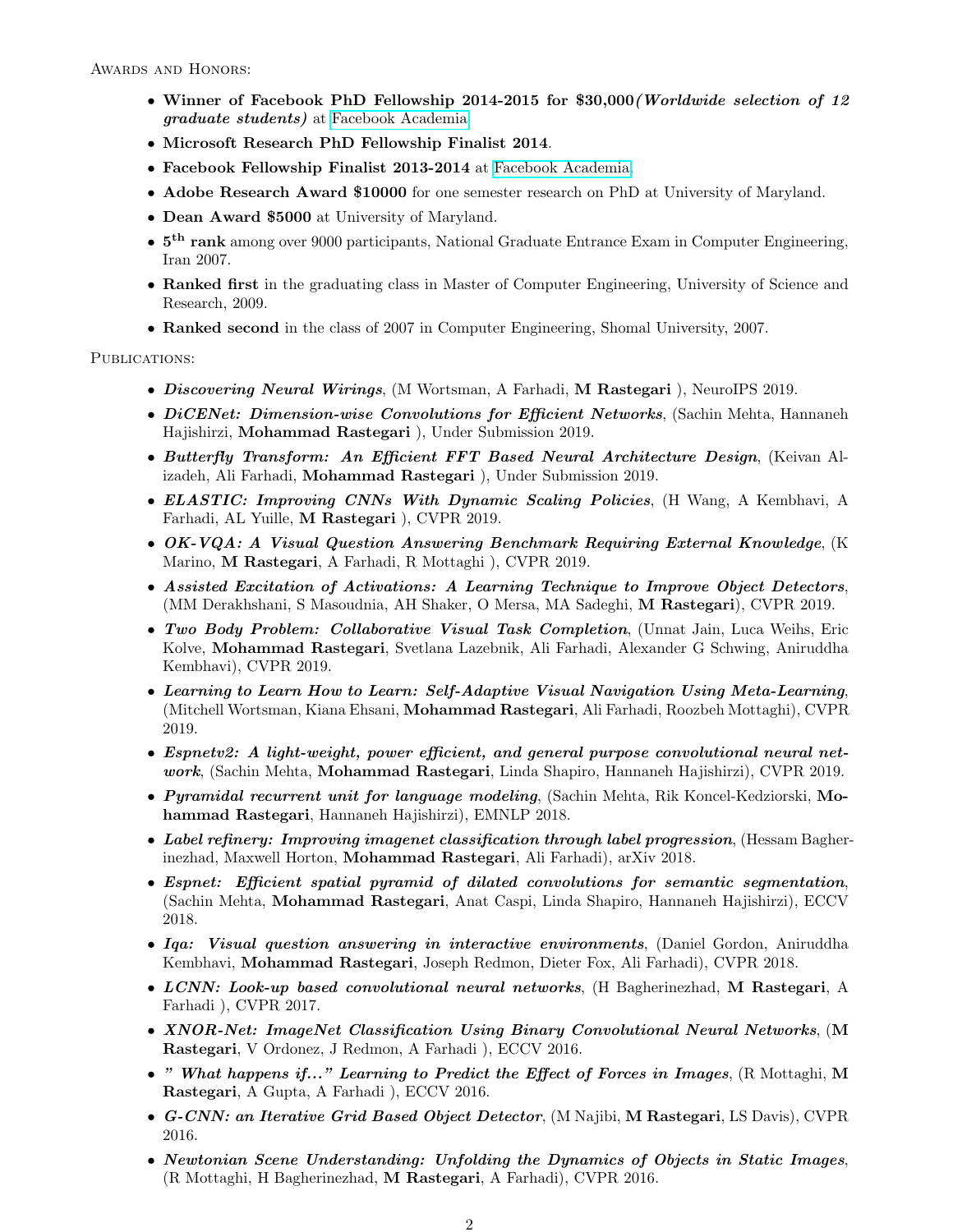- Computationally Bounded Retrieval, (M. Rastegari, C. Keskin, P. Kohli, S. Izadi), CVPR 2015.
- Discriminative and Consistent Similarities in Instance-Level Multiple Instance Learning, (M. Rastegari, H. Hajishirzi, A. Farhadi), CVPR 2015.
- Class Consistent Multi-Modal Fusion with Binary Features, (A. Shrivastava, M. Rastegari, S. Shekhar, R. Chellappa, L. Davis), CVPR 2015.
- Domain Adaptive Classification,  $(M.$  Rastegari\*, F. Mirrashed\*), ICCV 2013. (\*equal contribution)
- Predictable Dual-View Hashing, (M. Rastegari, J. Choi, S. Fakhraei, H. Daume, L. Davis), ICML 2013.
- Multi-Attribute Queries: To Merge or not to Merge?, (M. Rastegari, D. Parikh, A. Farhadi), CVPR 2013.
- Adopting Unseen Examples to a Category by Learned Attributes, (J. Choi, M. Rastegari, A. Farhadi, L. Davis), CVPR 2013.
- Semantic Understanding of Professional Soccer Commentaries, (H. Hajishirzi, M. Rastegari, A. Farhadi and J. Hodgins), UAI 2012.
- Attribute Discovery via Predictable Discriminative Binary Code, (M. Rastegari, A. Farhadi and D. Forsyth), ECCV 2012.
- Scalable Object-Class Retrieval with Approximate and Top-k Ranking, (M. Rastegari\*, C. Fang\* and L. Torresani), International Conference on Computer Vision (ICCV) 2011, Barcelona, Spain. (\*equal contribution)
- Object Detection using Pictorial Structure from Active Basis, (B. Saleh and M. Rastegari), International Conference on Computer Vision Theory and Applications (VISAPP) 2010, Angers, France. (Oral)
- On Large-Scale Retrieval: Binary or n-ary Coding?, (M. Rastegari, M. Najibi, M. Norouzi, L. Davis), Tech Report.
- Sharing Subcategory Commonalities for Learning Generalizable Classifiers, (J. Choi, M. Rastegari, A. Farhadi), Tech Report .
- Comparing apples to apples in the evaluation of binary coding methods, (M. Rastegari, S. Fakhraei, J. Choi, D. Jacobs, L. Davis), Tech Report .
- Modeling Natural Images with Shared-Basis Mixtures, (M. Rastegari, E. Shechtman, and A. Hertzmann), Technical Report. Adobe Research 2014
- Acknowledging Commonalities: improving generalization of HOG-based SVMs, (A. Farhadi, M. Rastegari, and A. Efros, M. Hebert), Technical Report CMU 2014.
- Extremely Fast Nonlinear Classification via Discriminative Binning Maps, (M. Rastegari, M. A. Sadeghi, A. Farhadi and D. Forsyth), Technical Report UIUC 2012.
- Action Recognition in Large Scale Domain, (M. Rastegari, J. Sullivan and S. Carlsson), Technical Report , KTH 2009.
- Cartoon Motion Capturing and Retargeting by Rigid Shape Manipulation, (M. Rastegari, M. Rouhani, N. Gheissari, and M.M. Pedram.) IEEE proceeding, Digital Image Computing Technique and Application (DICTA) 2009, Melbourne, Australia. (Oral)
- System of linear differential equations and collocation method, (M.Saravi, E. Babolian and M. Rastegari) Mathematic Scientific Journal (MSJ), Volume 5, NO.2 , Autumn-Winter 2009-2010, Page: 79-87.
- Multi-scale Cartoon Motion Capture and Retargeting without Shape Matching, (M. Rastegari and N. Gheissari.) IEEE proceeding, Digital Image Computing Technique and Application (DICTA) 2008, Canaberra, Australia.
- Solution of linear ODEs by a pseudo-spectral method with coefficient singularity, (M. Rastegari, M. Saravi, R. England, M.T Bromilow.) 22<sup>nd</sup> Biennial Conference on Numerical Analysis University of Dundee 2007, Dundee, Scotland.
- An experimental method for modifying pseudo-spectral method for solving ODEs with singularity point, (M. Saravi, E. Babolian and M. Rastegari.)  $36<sup>th</sup>$  Annual International Mathematics Conference of Iran sept, 2005, Yazd, Iran.
- Quantum approach to Image Processing, (M. Rastegari) Technical Report. Shomal University. 2007.